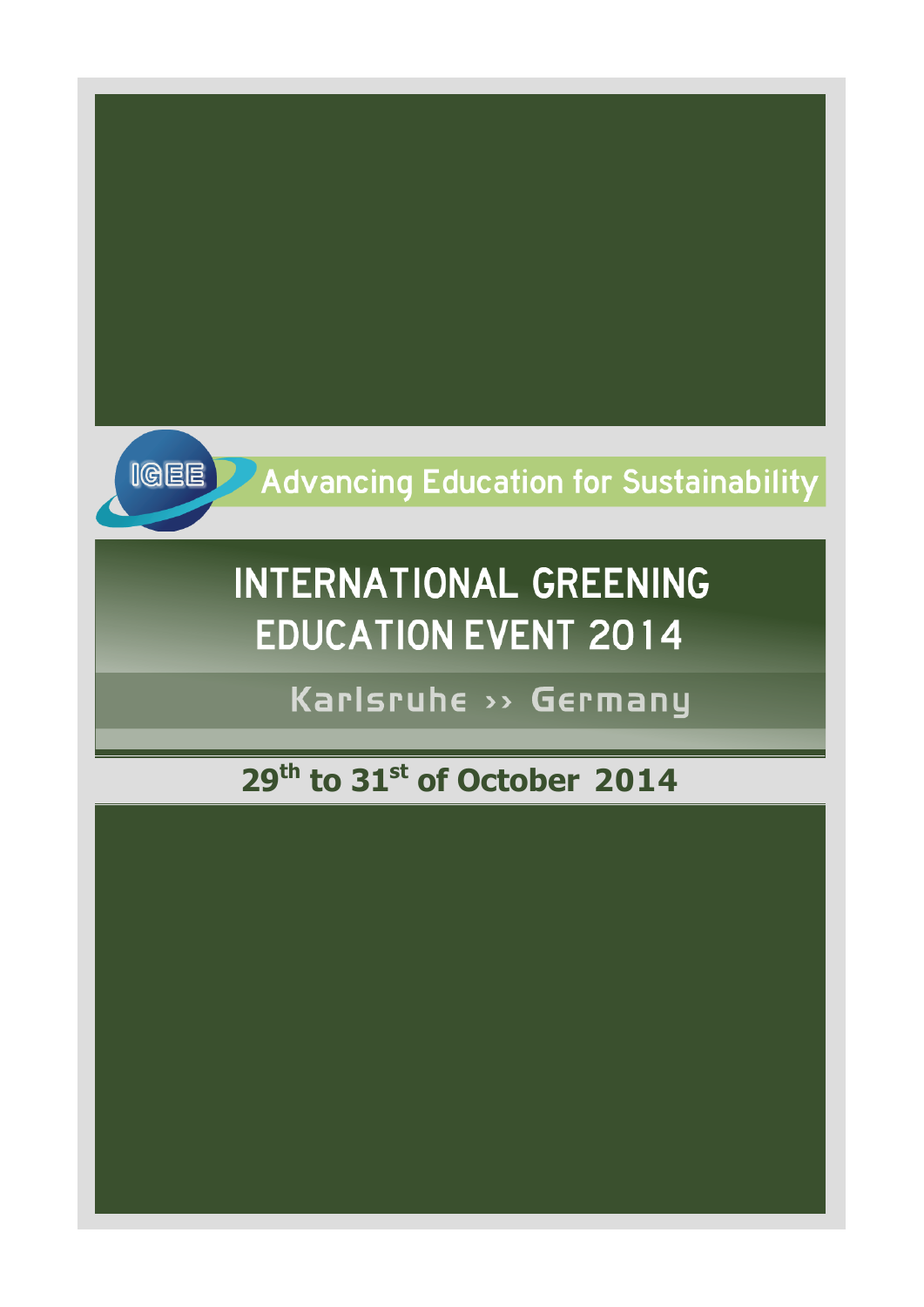

# **EXADVANCING EDUCATION FOR SUSTAINABILITY**

#### **Introduction**

Globalization, speedy technological development, colossal environmental problems and growing social crisis are some of the major issues that have started to shape the world of education. There is already a growing consensus among leading academic experts, governments, businesses, multilateral organisations and other stakeholders that education needs to become more relevant to the changing needs of the society and more responsive to the environmental threats. It has now become an economic as well as social and ecological imperative to transform education to meet the 21st century challenges.

As the education sector stands at a crossroads, the International Greening Education Event (IGEE) serves as a platform that facilitates stakeholders' dialogue for sharing ideas and experiences, presenting sustainability education programs and initiatives, building synergies and fostering collaboration for transforming education. The event is an occasion to analyze the critical role of the academic institutions and the educators in creating a more peaceful and more sustainable world.

Since it is a gathering of stakeholders from around the world, IGEE is widely recognized as a truly global forum to debate on making sustainability an integral part of all curricula, courses, teaching and learning material and in the operations of academic institutions. This international event offers an excellent opportunity to deliberate on equipping both young and adult learners with competencies and skills that they need to succeed in addressing the emerging challenges. It is also a forum to examine the integration of values and ethics in educational programs for preparing today's students to be tomorrow's responsible leaders, active citizens and better stewards of our planet earth.

What academic institutions and educators need to do to effectively respond to the fast changing global scenario? How to successfully position academic institutions as one of the key leaders in creating a sustainable world – environmentally, socially and economically? What competencies, capacities, abilities, skills and attitudes are increasingly in demand and will be the "must-haves" in the future? How to engage young and adult learners in sustainable development?

These and many other fundamental questions need to be extensively discussed and answered to launch or to intensify our efforts for mainstreaming sustainability in education.

### **WORLD IS CHANGING. IS EDUCATION CHANGING WITH IT?**

Meeting the sustainability challenge requires human capital that is able to adapt and respond to the evolving needs of our society, the environmental challenges and the fast changing economic and technological landscape.

Recognizing the changing global scenario and the need for the transformational change, the policy makers around the world are speeding up their efforts to mainstream sustainability in education. More and more academic institutions are striving to embed sustainability in their operations and in their curriculum, courses and in teaching and learning materials.

Moreover, the demand for green human capital is mounting as businesses go green and the shift towards sustainable and resource efficient economy intensifies. The consumer demand for eco products is now at all time high and the green trend continues to rise. Stringent laws are coming into force to protect the deteriorating environmental conditions, energy crisis are deepening and the scarce and finite natural resources are fast depleting. These are some of the major factors that will continue to boost the demand for green human capital across the globe.

In short, the education for sustainability is no longer a choice but the only way forward.

IGEE is a well known premier international forum where stakeholders get together and help advance education for sustainability across the continents.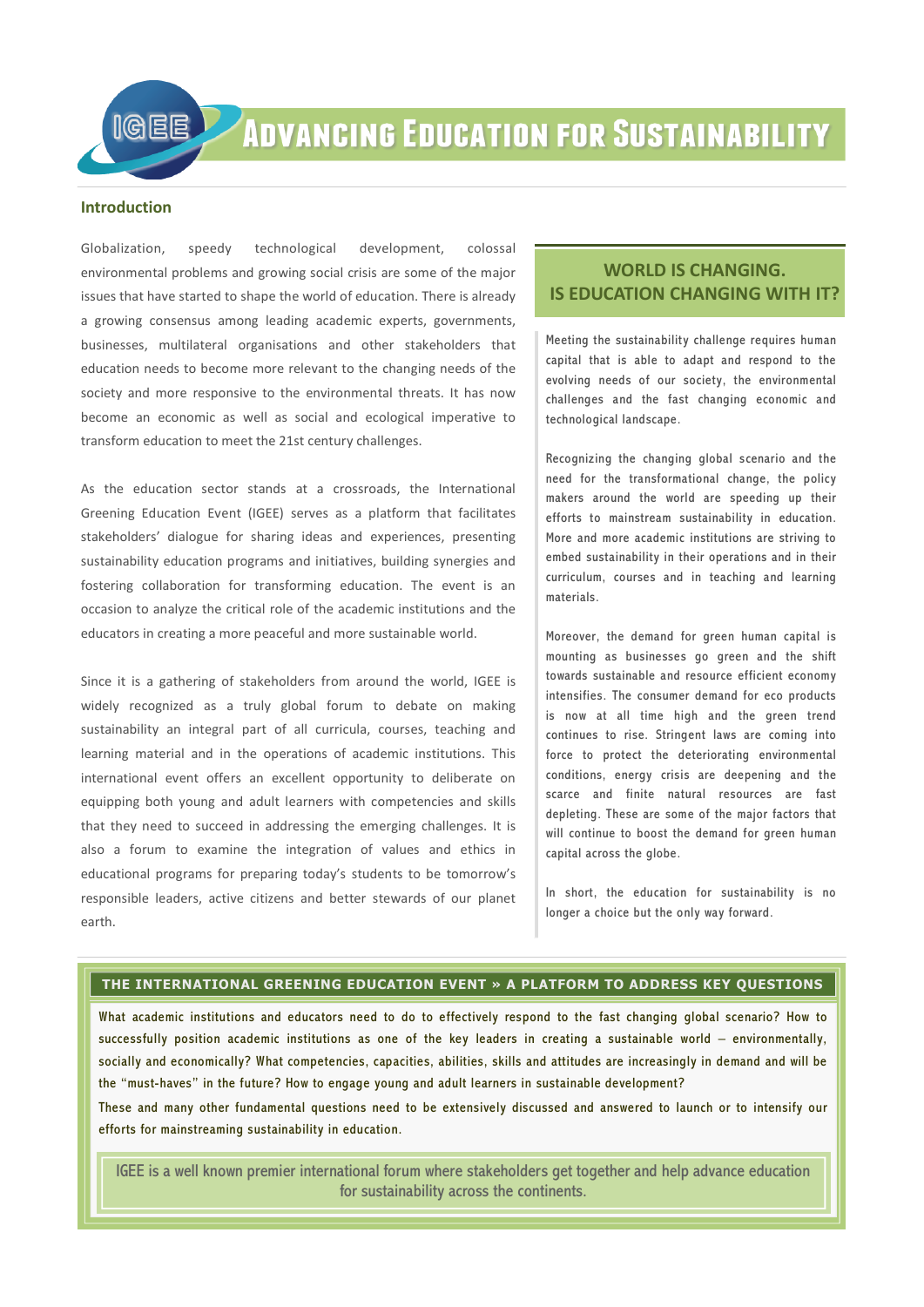

# **EXADVANCING EDUCATION FOR SUSTAINABILITY**

### **The Conference Aims**

The International Greening Education Event (IGEE) is a premier global annual event that brings together stakeholders from around the world in Karlsruhe, Germany to discuss the challenging issue of integrating sustainability across all academic disciplines. It provides policy makers, senior faculty members, teachers and other stakeholders the opportunity to share and learn the latest on teaching and learning sustainability and deliberate on greening education models and programs developed and implemented in several countries. The conference aims to address the following areas:

Discuss the knowledge, competencies and skills that the businesses and societies increasingly need as the demand for green human capital grows around the world

|                                                                                                                                                                                  | <b>Environmental change</b>               |  |
|----------------------------------------------------------------------------------------------------------------------------------------------------------------------------------|-------------------------------------------|--|
| Discuss how global warming, loss of biodiversity and extinction, depletion of natural resources and other environmental threats<br>are influencing education in the 21st century |                                           |  |
|                                                                                                                                                                                  | <b>Globalization and Technology</b>       |  |
| Examine the impact on education of free flow of goods and services, capital and people, increased competitiveness, global<br>village concept and rapid technological evolution   |                                           |  |
|                                                                                                                                                                                  | <b>Economic and Social Transformation</b> |  |
| Take stock of economic and social transformation and its influence on education                                                                                                  |                                           |  |
|                                                                                                                                                                                  |                                           |  |

| <b>Global issues and the Education Sector</b> |  |
|-----------------------------------------------|--|
|-----------------------------------------------|--|

### **Education for a Changing World**

**Teaching and learning Practicing Sustainability Reaching out to Communities** 

Exchange ideas, share experiences and knowledge and discuss best practices that help embed sustainability in academic programs

Deliberate on ethical and value issues in education

Debate on strategies and practices to green education facilities

Explore ways to make academic institutions living laboratory for sustainability and engaging students in project based learning

Discuss integrating sustainability in all areas of operations and examine programs such as for greening procurement, cutting waste, launching low carbon mobility and introducing sustainable food

Share good practices and knowledge on becoming a role model of sustainability in the region

Debate on initiatives to involve local community stakeholders such as for joint projects related to water management, solid waste, clean energy and energy efficiency and through launching programs that provide information and

education to local community members for dealing with the sustainability challenge

#### **Talk to peers about...**

»» Teaching and learning interdependence and interconnectedness of humans and nature »» Best practices, success stories, case studies and trends »» Obstacles and challenges on the sustainability journey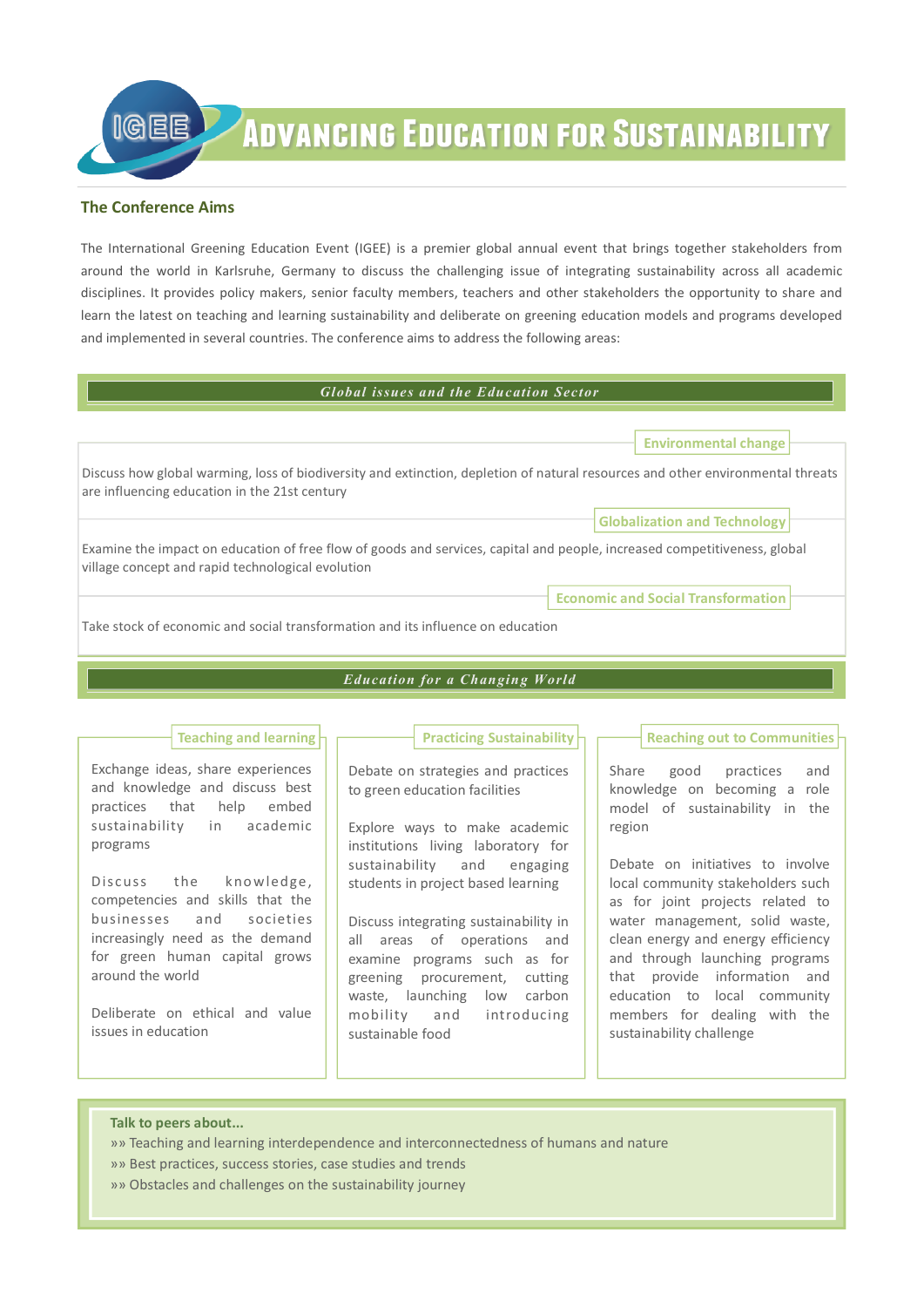

# **ADVANCING EDUCATION FOR SUSTAINABILITY**

The International Greening Education Event brings together creative, enthusiastic and motivated stakeholders from around the world to discuss the emerging issue of education for sustainability. The diverse background of conference attendees and the diverse view points and experiences stimulates creativity and fresh ideas. The conference provides attendees with new perspectives and innovative approaches for re-thinking education. Through presentations, formal and informal discussions and deliberations, the delegates take back home latest information and knowledge of inspiring programs as well as tremendous passion to put education for sustainability into action.

### **IGEE is a global forum to:**

Keep academic community and stakeholders abreast of latest in education sector

Showcase best practices, share proposals and get feedback from educators and other stakeholders dedicated to sustainable development

Meet like minded people from around the world, invigorate knowledge sharing and foster collaborations

Build synergies with institutions represented at the event

Discuss how to lead sustainability initiatives and produce results that help create a world that is socially just, ecologically sound and economically viable

#### **By joining IGEE, the attendees can actively shape the way we teach and learn in the 21st century**

### **IGEE │ From Knowledge to Action**

- �� Education Policy Makers and Representatives of Governments, International Development Agencies and Sustainable Development Organisations
- �� Heads/ Senior Members of Academic Institutions
- �� Faculty Members of Universities and School Teachers
- �� Research Scholars and Human Development Professionals
- Representatives of Technical, Vocational Education and Training (TVET) Institutions;
- �� Environmental Educationists
- �� Senior Managers/ Administrators of Educational Institutions
- �� Sustainable Development Practitioners, Environmental Professionals, HR Trainers and all those involved or interested in transforming education and training to address the economic, social and environmental challenges that the world faces

### **INTERNATIONAL GREENING EDUCATION EVENT**

A global gathering of stakeholders committed to a greener and safer world

#### **Who Attends?**

The multi-stakeholder event is attended by: